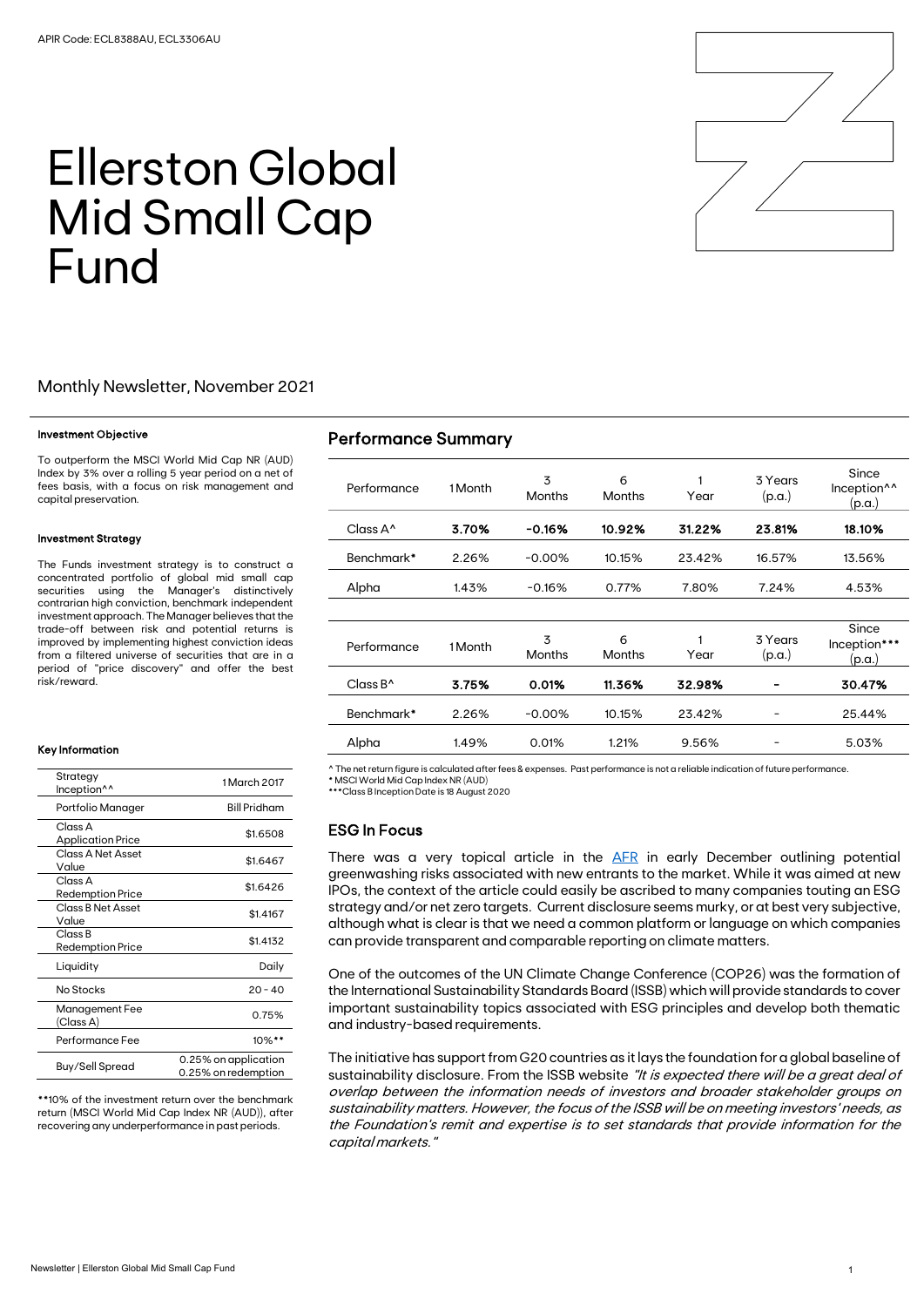The format will take some time to develop and implement as the ISSB will carry out a consultation process during 2022 to develop standards that can be mandated, while meeting regional requirements. Therefore, it seems likely it will be late 2022 or early 2023 before we get an ESG accounting framework. That said, this is clearly a strong step in the right direction in meeting the information needs for a broad set of stakeholders concerned about ESG disclosure.

# Portfolio Commentary

Global markets had quite a volatile month during November with a strong start totally offset by the one-two punch of Fed Chairman Powell becoming more hawkish around inflation risks and the disturbing news that a new COVID variant called Omicron had emerged out of South Africa.

Consequently, there was a flight to safety with bond yields declining and risk assets coming under pressure late in the month. The S&P 500 reversed a +2% intramonth gain into an 70bps decline while the more economically sensitive Russell 2000 finished the month down 4.2%. Other overseas markets followed a similar trend with Japan down 3.7%, Germany lower by 3.8% and the UK down 2.2%.

The Ellerston Global Mid Small Cap Fund (Class A) increased 3.70% net during the month outperforming the MSCI World Mid Cap Index (AUD) which expanded 2.26% over the same period (both benefiting from the weaker Aussie dollar). The market narrative continues to be concentrated on the Omicron variant impact on growth, inflationary and supply chain concerns and, as always, the Fed.

The portfolio's top three contributors for the month DigitalBridge, WillScot Mobile Mini and Ciena added 197bps to performance while XPO Logistics, Cerence and PTC detracted 125bps. We ran through the majority of our September quarter earnings update[s last month](https://ellerstoncapital.com/wp-content/uploads/2021/11/2110-Ellerston-Global-Mid-Small-Cap-Fund-Newsletter.pdf) although a couple of our new positions, Olaplex and First Watch Restaurants reported inaugural results (new IPOs) which both came in ahead of expectations.

# Stock in Focus: Workiva (WK US, \$7.2bn Market Cap)



Workiva simplifies complex work for thousands of organizations around the world, including 75% of the Fortune 500. It is theworld's leading connected reporting and compliance software platform, offering collaboration, data assurance and control at scale. It simplifies regulatory, financial and operational reporting by automating tedious functions associated with complex reporting. Financial and operational reporting requires data from multiple systems of record, with multiple contributors and must be certified and transparent. The Workiva platform is a fit for purpose solution that works alongside a lot of the general ledger and ERP companies and has relationships with Oracle and SAP. The company also provides fit for purpose solutions for ESG reporting, ESEF (new European regulatory framework), risk, and in particular, financial services reporting.

Its subscription based, cloud native software connects over 70 third party application providers onto one platform that seamlessly coordinates and organises this disparate data into usable documents such as presentations, reports, SEC filings etc. It can support many users working on the same document at the same time with changes tracked in real time into one end document, say an SEC filing such as a 10-K, statutory insurance filing, and now ESG disclosure.

Workiva is targeting a \$25bn total addressable market (TAM), has incredibly high customer retention rates of >96% and net revenue retention of over 110% when including new business with existing customers. It is targeting long term compound revenue growth greater than 20% as it works towards achieving its long-term operating margins of 22%+.



Source: Workiva.

At the end of its most recent quarter, it had over 4,100 customers on its platform which represented a 16% increase on the same period last year. Revenues increased almost 28% as it sells more products to its existing customer base. Annual recurring revenue associated with larger contract deals of >\$300k has increased at a 40% compound rate over the past couple of years as its "land and expand" strategy takes hold. Currently >75% of its existing user base are spending approximately \$100k/yr highlighting the strong upsell opportunity in front of the business.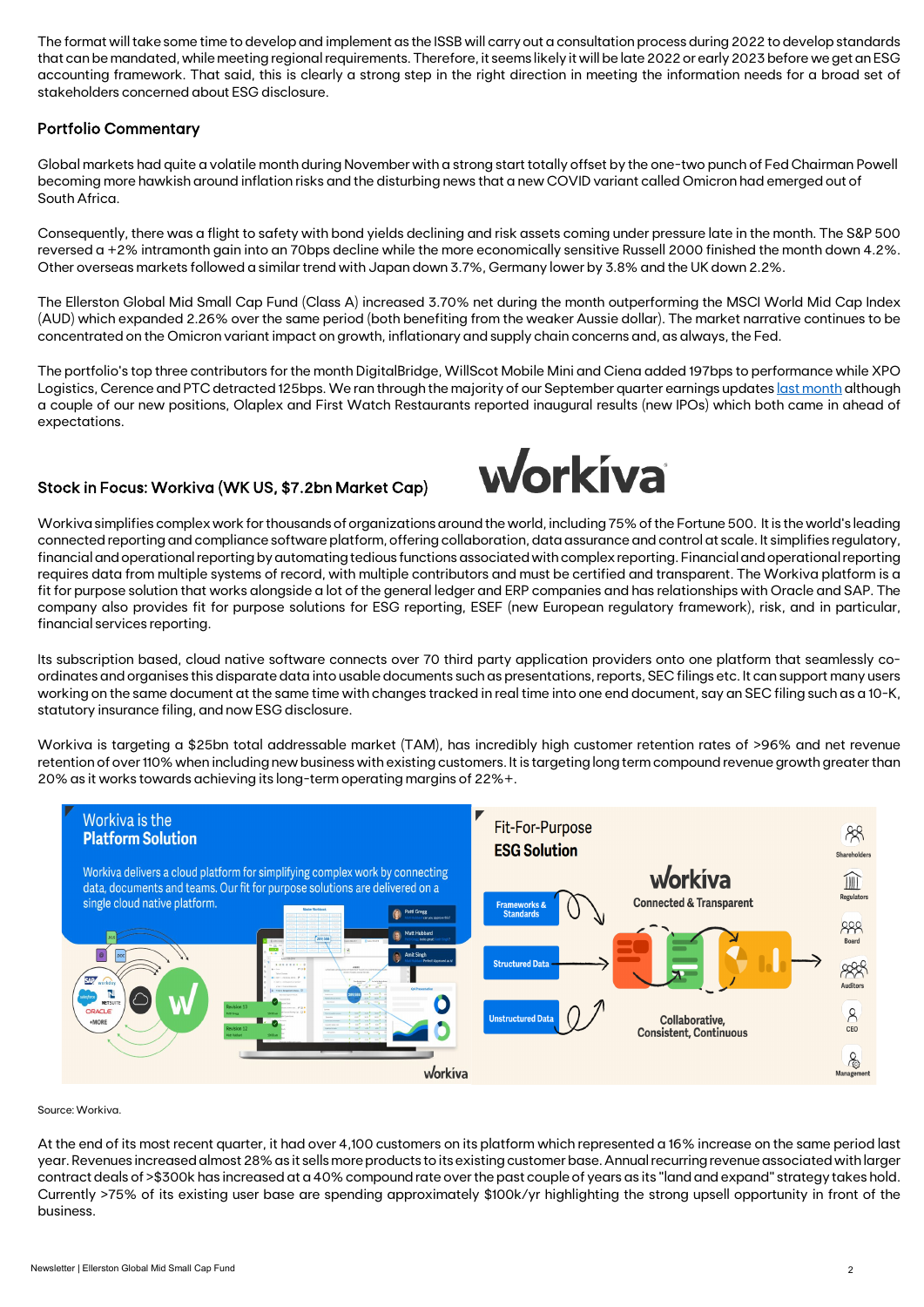With the increased focus on ESG reporting, a new market has opened up for Workiva with Management conservatively estimating a \$3.0bn ESG TAM associated with its fit for purpose solutions.While still early, the ESG reporting opportunity is clearly being supported by regulatory bodies with the ISSB now in preliminary stages of developing standards. ESG reporting is incredibly complex as it requires ingestion of both financial and non-financial data from many disparate sources with significant collaboration between users required as well.

As the leader in "Investment Grade" reporting, Workiva is uniquely positioned to deliver its customers a platform that will generate consistent and concise ESG disclosure that all stakeholders can rely upon. While standards and regulations are still being formulated, Workiva has seen companies already begin the ESG journey as they embrace change and set their own internal targets to get ahead of the new regulation. Many of its customers are now working with advisory firms who are assisting with ESG transformation projects. This is opening up a much larger partner opportunity set for Workiva as advisory firms utilise the Workiva ESG platform in implementing ESG strategies for their customers.

Workiva is a new entrant into the Fund as pricing became very attractive after it got caught up in the tech selling pressure in mid-November at which point we initiated a position. We view the investment opportunity as one characterised by strong 20%+ multiyear revenue growth compounding on expanding margins with a Management team that we have found to be very forward thinking yet incredibly conservative.